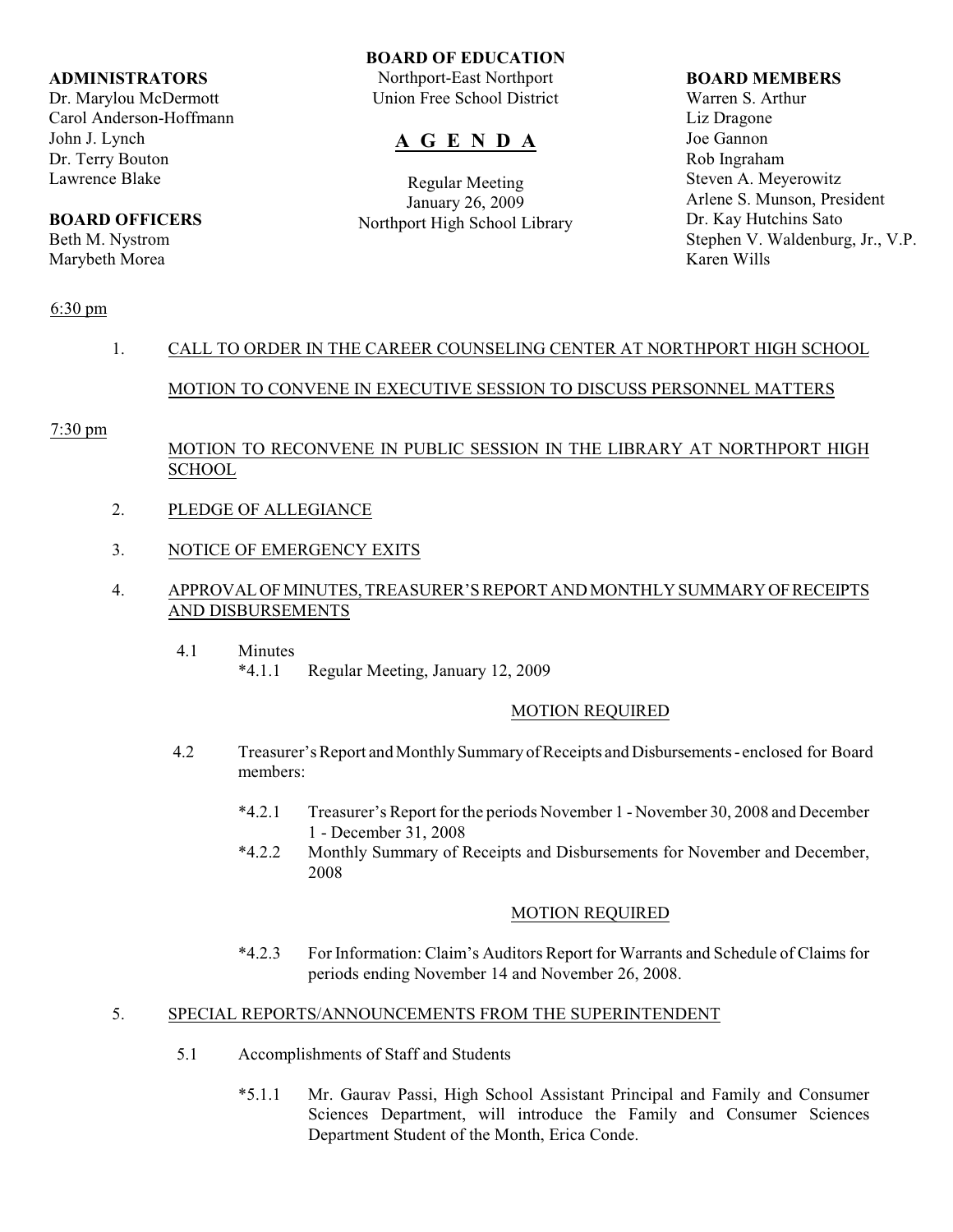- 5.1.2 Ms. Jo Imwalle, Director of Community Services, and Mr. Dewan Bajaj, teacher, will introduce the following students who developed a relationship with the veterans through Project Tolerance: Dylan Kern, Samuel Costa, James Nikunen, James Amato, Jacqueline Judson, Lindsay Silvestri, Shannon Bartels, Amanda Guniewicz, Danielle Mayhew, Johanna Waldron, Nicole Miller, Dillon Burns, Patrick Carroll, Katarina Grbic, Justin Masters, Kathleen Friedrich, Sarah Donelan, Paul Scancarelli, Jennifer Radwan, Dominic Esposito, Nicole Mauriello, Zach Cassidy, Danielle Pietsch, Melissa Kleynowski, Alexa Magrane, John Garelle, Connor Cheely, Tom Tromblee
- 5.2 Review of Instructional Initiatives in the following areas:
	- \*5.2.1 Business Mr. Christopher Donarummo presenting<br>\*5.2.2 Family and Consumer Sciences Mr. Gauray Passi
	- Family and Consumer Sciences Mr. Gaurav Passi presenting
	- \*5.2.3 Community Services Ms. Jo Imwalle presenting (Academic Summer School, Continuing Education, Driver Education, Recreational Summer Camp)
- 5.3 Board discussion and action to provide the Superintendent with direction for the development of the proposed budget for 2009-2010.

## MOTION REQUIRED

\*5.4 For Information: Upcoming Meetings

## 6. COMMUNICATIONS

*Please Note: This is the opportunity for persons who had written letters to the Board to speak to the Board regarding the issues raised in their communications. Speakers are asked to keep their comments brief, and to speak for no longer than 5 minutes.*

- \*6.1.1 Letter from Mr. Peter White to members of the Board, received December 17, 2008, re: continuation of the district programs on promoting tolerance
- \*6.1.2 Letter from Ms. Jean Baron, to members of the Board, received January 6, 2009, re: district management
- \*6.1.3 Letter from Mr. Armand D'Accordo, to members of the Board, received January 6, 2009, re: district financial controls
- \*6.1.4 Letter from Ms. Denise Summers Mumm, to members of the Board, received January 16, 2008, re: SCWA, digitally recording meetings, current primary class size.

## 7. PUBLIC PARTICIPATION

*Please Note: Community members are invited to share their questions, comments, or concerns with the school board. When speaking, citizens should state their name and address for the record and limit their presentation to 5 minutes. Where possible, the board will answer factual questions immediately. A written response may be provided when information is not available. If a response would involve discussion of board policy or decisions which might be of interest to citizens not present at the meeting, the board may place the item on a future meeting agenda*.

## 8. SUPERINTENDENT'S REPORT, GENERAL - FOR BOARD ACTION

8.1 Recommendation to approve the following Personnel Schedules:

| $*8.1.1$ | - Schedule A |                          | Certified Staff         |
|----------|--------------|--------------------------|-------------------------|
| $*8.1.2$ | - Schedule B | $\overline{\phantom{0}}$ | Non-Instructional Staff |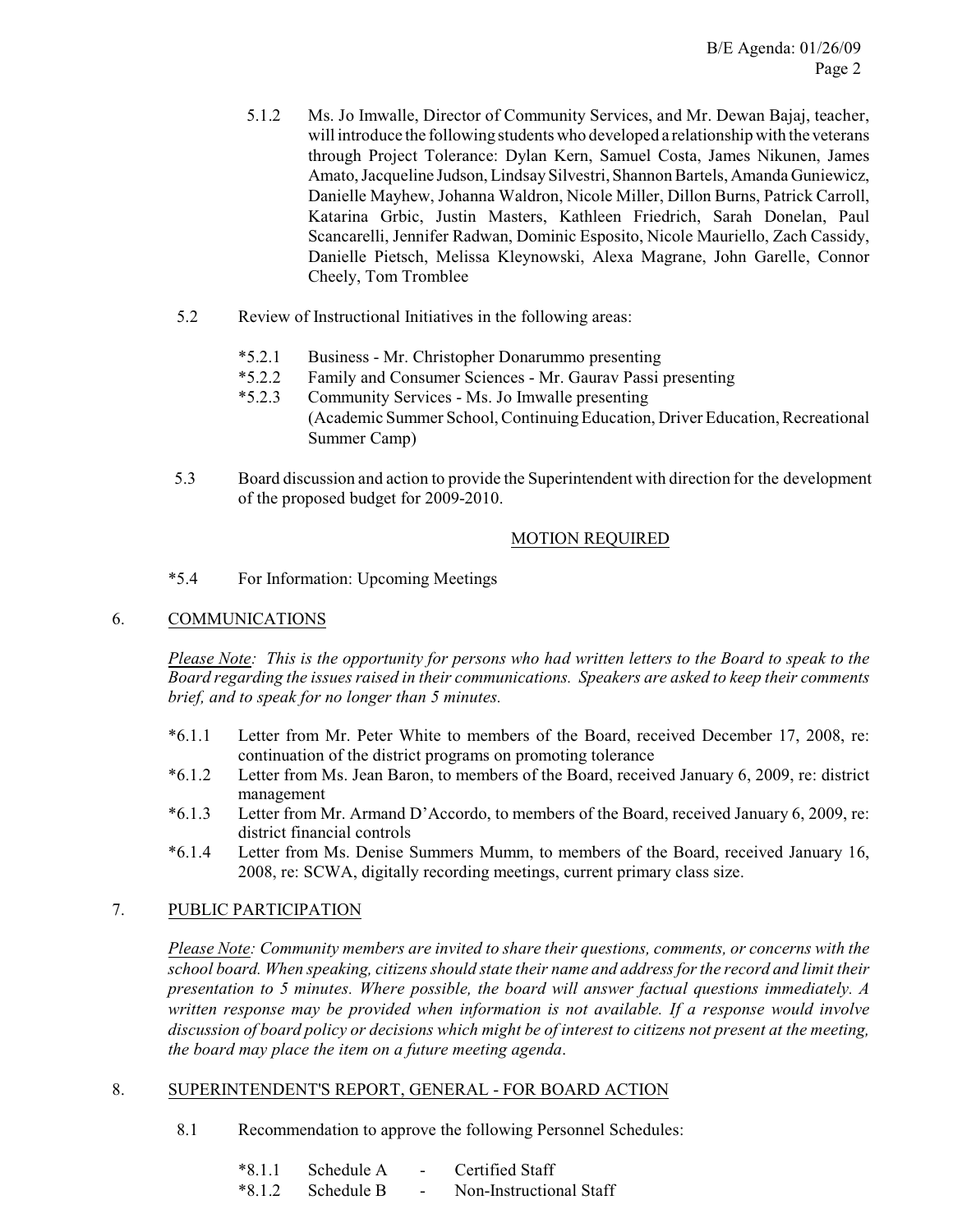| $*8.1.3$ | Schedule C | $\sim$            | <b>Salary Transfers</b>        |
|----------|------------|-------------------|--------------------------------|
| $*814$   | Schedule D | $\sim$ $-$        | Extra Pay                      |
| $*8.1.5$ | Schedule J | $\sim$ $-$        | Committee on Special Education |
| $*8.1.6$ | Schedule K |                   | - PDC NASA                     |
| $*817$   | Schedule L | $\sim$ 100 $\sim$ | <b>PDC UTN</b>                 |

### MOTION REQUIRED

- 8.2 Recommendation to receive for a second reading and adopting the following textbook:
	- 8.2.1 Pre-Algebra Pre-Algebra 7 Ron Larson, etal. Grade 7 McDougall-Littell, 2008

## MOTION REQUIRED

- 8.3 Recommendation to receive for a first reading the following policies:
	- \*8.3.1 Policy #2220, *"Board Officers"* (new numbering system old numbers 9210 and 9220)
	- \*8.3.2 Policy #6410, *"Authorization to Sign Checks"*  (new numbering system old number 3360)

### MOTION REQUIRED

8.4 Recommendation to approve the following resolution:

"BE IT RESOLVED that Article 32A.4.b., Early Retirement Incentive Plan, of the Collective Bargaining Agreement between the Northport-East Northport Union Free School District and the United Teachers of Northport, which expires on June 30, 2010, is amended as follows:

"Become age eligible for the first time for regular service retirement between the dates July 1, 2008 to August 31, 2009 *and/or September 1, 2009* or September 1, 2009 to August 31, 2010; or eligible for regular service retirement between the dates July 1, 2008 to August 31, 2009 or September 1, 2009 to August 31, 2010."

### MOTION REQUIRED

### 9. SUPERINTENDENT'S REPORT, FINANCIAL - FOR BOARD ACTION

\*9.1 Recommendation to take specified action on the following BIDS:

#### EDUCATIONAL

\*9.1.1 Kindergarten Through Fifth Grade Supplies

### MOTION REQUIRED

\*9.2 Recommendation to approve a three year extension for the District's Major-In-District contract with Baumann & Sons, Inc., with a CPI increase for each year.

### MOTION REQUIRED